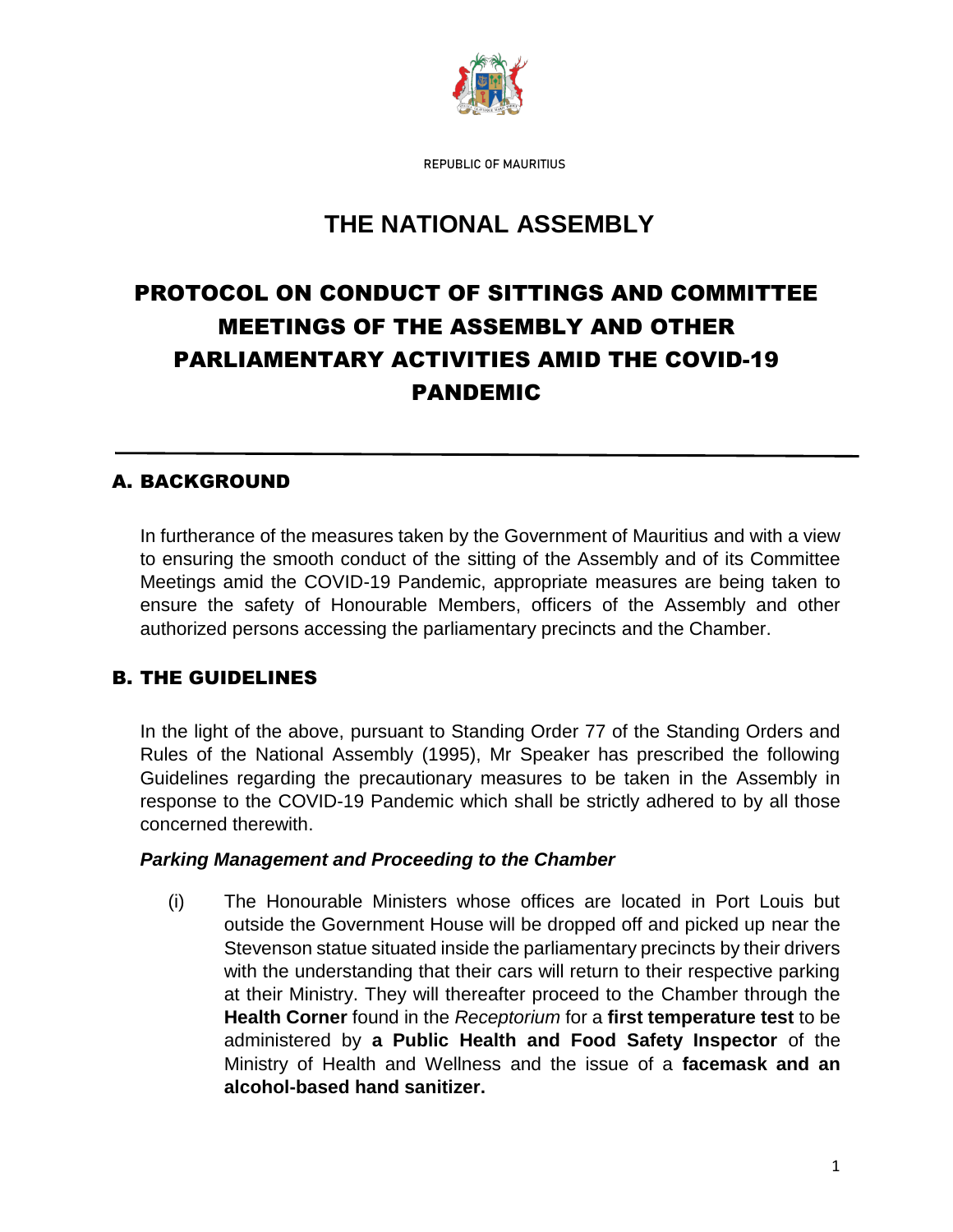- (ii) The Honourable Ministers whose offices are located outside Port Louis will be dropped off and picked up near the Stevenson statue situated inside the parliamentary precincts by their drivers who will proceed to allocated parking slots in the parking area of the Government House. They will thereafter proceed to the Chamber through the **Health Corner** found in the *Receptorium* for a **first temperature test** to be administered by **a Public Health and Food Safety Inspector** of the Ministry of Health and Wellness and the issue of a **facemask and an alcohol-based hand sanitizer.**
- (iii) The Honourable Parliamentary Private Secretaries will be dropped off and picked up near the Stevenson statue situated inside the parliamentary precincts by their drivers with the understanding that their cars will return to their respective parking slots at the National Development Unit. They will thereafter proceed to the Chamber through the **Health Corner** found in the *Receptorium* for a **first temperature test** to be administered by **a Public Health and Food Safety Inspector** of the Ministry of Health and Wellness and the issue of a **facemask and an alcohol-based hand sanitizer.**
- (iv) There is no parking issue for the Honourable Ministers whose offices are located within the Government House and are allocated dedicated parking slots within the parking area thereof. They will however proceed to the Chamber through the nearest Health Corner, that is –
	- $\triangleright$  either through the ground floor main entrance of Old Government House found near the Ministry of Finance, Planning and Economic Development (near the foot of the staircase leading to the Chamber);
	- $\triangleright$  or at the Lobby of the Sir Harilal Vaghiee Memorial Hall,

for a **first temperature test** to be administered by **a Public Health and Food Safety Inspector** of the Ministry of Health and Wellness and the issue of a **facemask and an alcohol-based hand sanitizer.**

(v) Similarly, there is no parking issue for the Honourable Leader of the Opposition, the Honourable Deputy Speaker, the Honourable Chief Government Whip, the Honourable Chairperson of the Public Accounts Committee and Honourable Paul Raymond Bérenger, GCSK, who will be dropped off and picked near the Stevenson statue situated inside the parliamentary precincts by their drivers who will proceed to allocated parking slots in the parking area of the Government House. They will however proceed to the Chamber through the **Health Corner** found in the *Receptorium* for a first **temperature test** to be administered by **a Public Health and Food Safety Inspector** of the Ministry of Health and Wellness and the issue of a **facemask and an alcohol-based hand sanitizer.**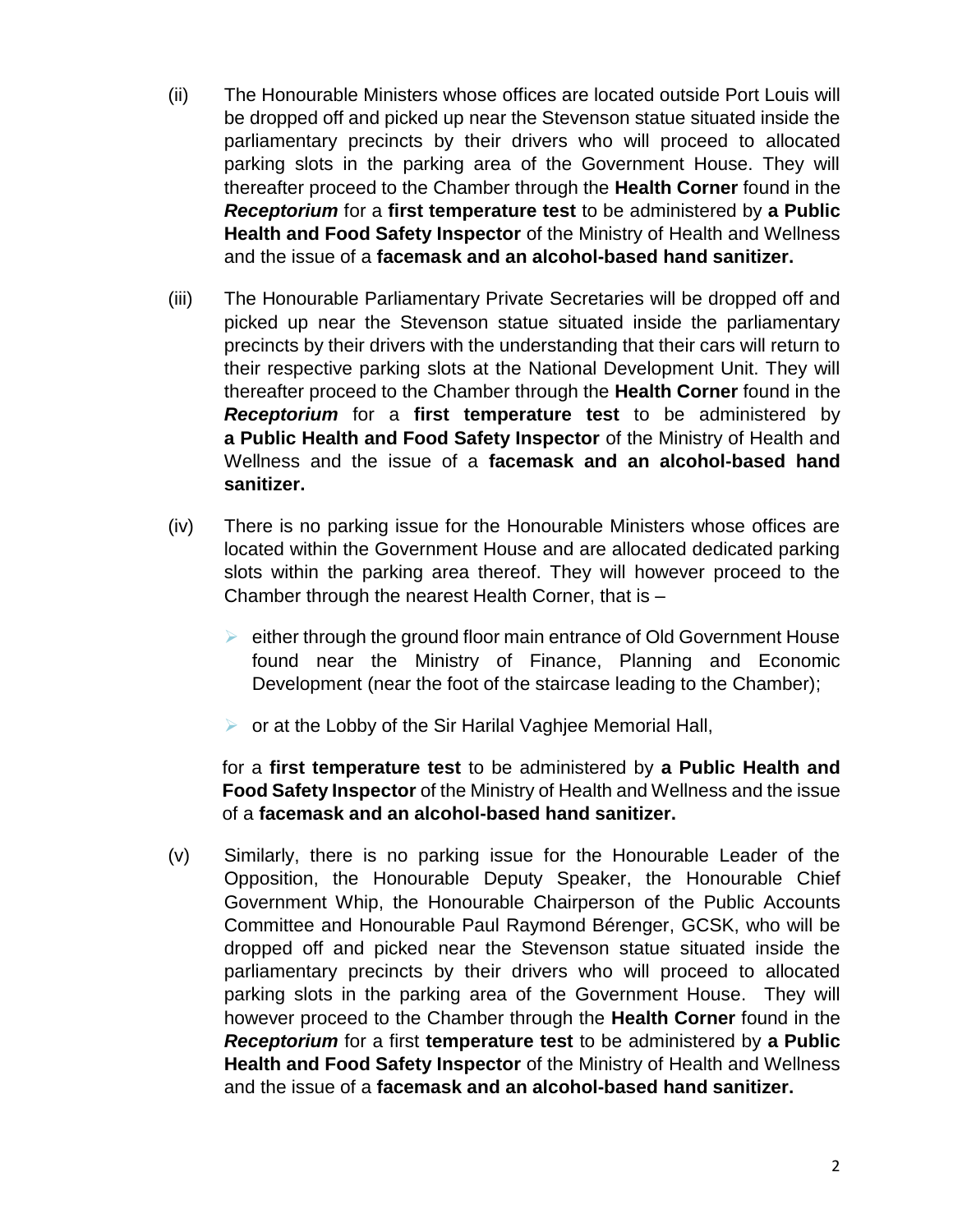- (vi) There is also no parking issue for the other Honourable Members who are allocated parking slots in the parking area of the Government House, as per normal practice. They will however proceed to the Chamber, through the nearest Health Corner, that is –
	- $\triangleright$  either through the ground floor main entrance of Old Government House complex found near the Ministry of Finance, Economic Planning and Development (near the foot of the staircase leading to the Chamber);
	- $\triangleright$  or at the Lobby of the Sir Harilal Vaghiee Memorial Hall,

for a **first temperature test** to be administered by **a Public Health and Food Safety Inspector** of the Ministry of Health and Wellness and the issue of a **facemask and an alcohol-based hand sanitizer.**

- (vii) Moreover, hand sanitizers will also be placed at different locations throughout the Parliament House for the convenience of one and all.
- (viii) All Honourable Members, officers of the Assembly and other authorized persons accessing the precincts of the Assembly and remaining thereat shall wear a facemask and shall maintain a minimum social distance of at least **1 metre** from each other at all material times.

#### **Access to the Chamber**

- (ix) On entering the Chamber, Honourable Members, officers of the Assembly and other authorized persons will go through a **second temperature test** by means of a **Thermal Camera**.
- (x) In the event any person is tested with a temperature of 37.8 Degrees Celsius or above, as recommended by the Ministry of Health and Wellness, the said person will be taken charge of and directed to the Dr A.G. Jeetoo Hospital or otherwise for medical treatment in accordance with established Protocols and in accordance with the standing agreement that the National Assembly has with the Ministry of Health and Wellness.
- (xi) New seating arrangements have been made for the Honourable Members as per the attached Seating Plan. (**To be circulated in due course**)
- (xii) With a view to minimizing close human interactions, Honourable Members are encouraged to communicate with each other digitally instead of communicating by way of small notes, as far as possible.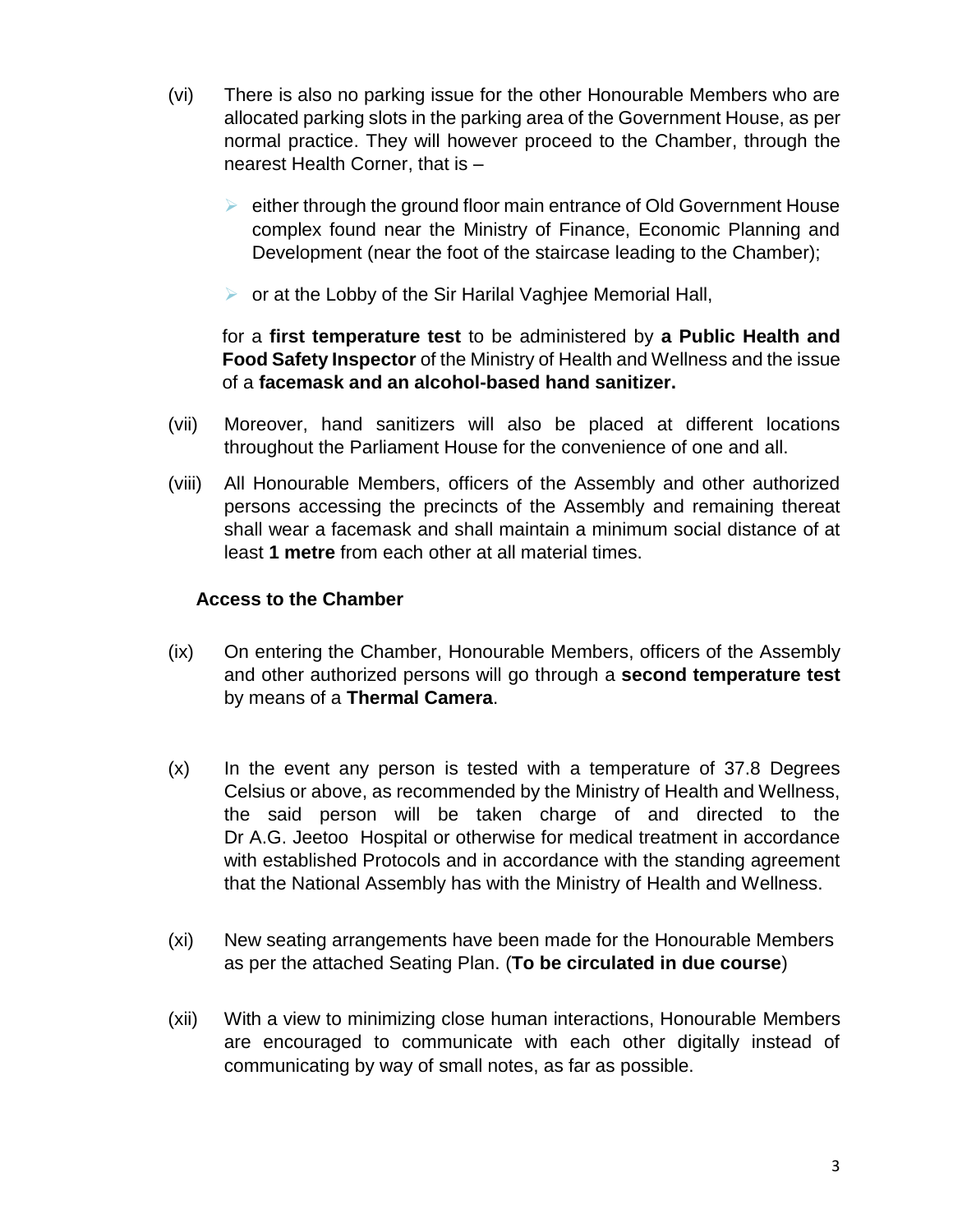- (xiii) Sanitisation of the seats, tables and microphones of Honourable Members will be carried out during the breaks by the Cleaning Services such that Honourable Members are advised to keep all their tables clear of all personal belongings which can be stored in their respective drawers.
- (xiv) A limited number of officers will have access to the Chamber inasmuch as the space which was available thereto has been used for the purpose of the new seating arrangements of Honourable Members
- (xv) A limited number of ushers will be present in the Chamber to service the Honourable Members inasmuch as the space which used to accommodate the said officers has been used for the purpose of the new seating arrangements of Honourable Members.
- (xvi) Visitors and members of the public will not have access to the Chamber to follow the proceedings inasmuch as the space which used to accommodate the VIP Gallery and the Public Gallery in the Chamber have been used for the purpose of accommodating the Honourable Members.
- (xvii) Only eight (8) accredited members of the Press can be accommodated in the Press Gallery at any given time on a roster basis whilst the other ones will, in the meantime, be accommodated in a dedicated Press Room to which they will be directed.

#### In the Lunch Room

(xviii) New seating arrangements have been made for the Honourable Members in the Lunch Room and in the space located at the entrance of the Sir Harilal Vaghjee Memorial Hall to adhere to the principles of social distancing wherein food will be served in packed presentations with a view to enhancing security.

# Parliamentary ICT Support Services

- (xix) Honourable Members are encouraged to seek ICT support digitally as far as possible.
- (xx) All electronic devices which are brought to the Parliamentary ICT Unit for support need to be sanitized prior to handing over and will be sanitized on return to the Honourable Members.